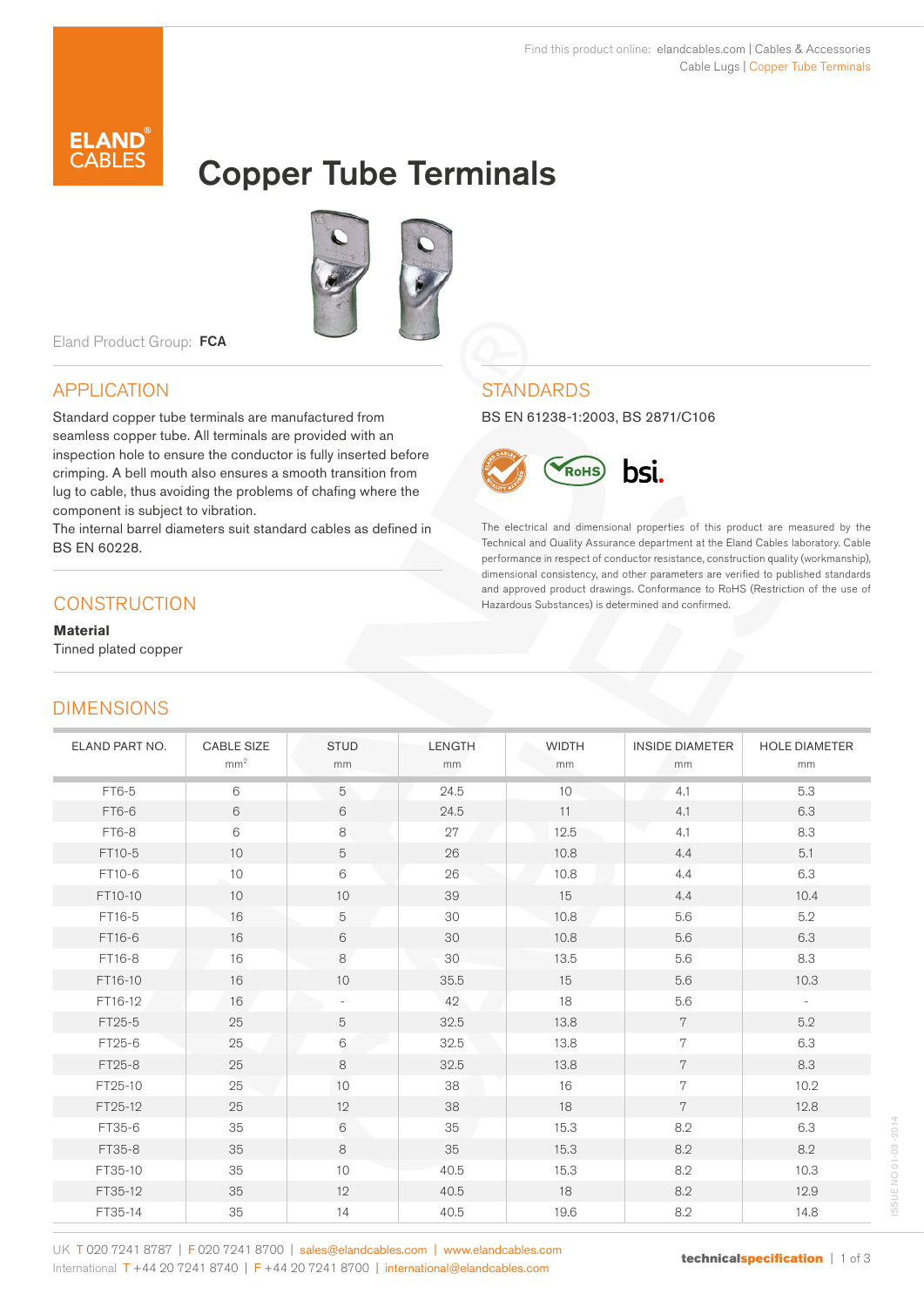| ELAND PART NO. | CABLE SIZE<br>mm <sup>2</sup> | <b>STUD</b><br>mm | LENGTH<br>mm | <b>WIDTH</b><br>mm | <b>INSIDE DIAMETER</b><br>mm | <b>HOLE DIAMETER</b><br>mm |
|----------------|-------------------------------|-------------------|--------------|--------------------|------------------------------|----------------------------|
| FT50-6         | 50                            | 6                 | 37           | 17.4               | 9.5                          | 6.3                        |
| FT50-8         | 50                            | 8                 | 37           | 17.4               | 9.5                          | 8.3                        |
| FT50-10        | 50                            | 10                | 42.5         | 17.4               | 9.5                          | 10.3                       |
| FT50-12        | 50                            | 12                | 42.5         | 17.4               | 9.5                          | 12.8                       |
| FT50-14        | 50                            | 14                | 42.5         | 20.3               | 9.5                          | 14.8                       |
| FT50-16        | 50                            | 16                | 52.8         | 23.2               | 9.5                          | 16.5                       |
| FT70-6         | 70                            | 6                 | 40.5         | 20.9               | 11.5                         | 6.3                        |
| FT70-8         | 70                            | 8                 | 40.5         | 20.9               | 11.5                         | 8.2                        |
| FT70-10        | $70\,$                        | 10                | 46           | 20.9               | 11.5                         | 10.2                       |
| FT70-12        | 70                            | 12                | 46           | 20.9               | 11.5                         | 12.7                       |
| FT70-14        | 70                            | 14                | 50           | 20.9               | 11.5                         | 14.8                       |
| FT70-16        | 70                            | 16                | 50           | 20.9               | 11.5                         | 16.3                       |
| FT95-8         | 95                            | 8                 | 49.5         | 24.3               | 13.5                         | 8.3                        |
| FT95-10        | 95                            | $10$              | 49.5         | 24.3               | 13.5                         | 10.3                       |
| FT95-12        | 95                            | 12                | 49.5         | 24.3               | 13.5                         | 12.7                       |
| FT95-14        | 95                            | 14                | 56           | 24.3               | 13.5                         | 14.8                       |
| FT95-16        | 95                            | 16                | 56           | 24.3               | 13.5                         | 16.3                       |
| FT120-8        | 120                           | 8                 | 55.5         | 27.3               | 15                           | 8.3                        |
| FT120-10       | 120                           | 10                | 55.5         | 27.3               | 15                           | 10.3                       |
| FT120-12       | 120                           | 12                | 55.5         | 27.3               | 15                           | 12.7                       |
| FT120-14       | 120                           | 14                | 55.5         | 27.3               | 15                           | 14.8                       |
| FT120-16       | 120                           | 16                | 60           | 27.3               | 15                           | 16.3                       |
| FT120-20       | 120                           | 20                | 76.6         | 30                 | 15                           | 20.9                       |
| FT150-10       | 150                           | 10                | 61           | 30.2               | 16.5                         | 10.2                       |
| FT150-12       | 150                           | 12                | 61           | 30.2               | 16.5                         | 12.7                       |
| FT150-14       | 150                           | 14                | 61           | 30.2               | 16.5                         | 14.7                       |
| FT150-16       | 150                           | 16                | 65           | 30.2               | 16.5                         | 16.2                       |
| FT150-20       | 150                           | 20                | 65           | 30.2               | 16.5                         | 20.8                       |
| FT185-10       | 185                           | 10                | 66.5         | 33.3               | 18.5                         | 10.3                       |
| FT185-12       | 185                           | 12                | 68           | 33.3               | 18.5                         | 12.9                       |
| FT185-14       | 185                           | 14                | 68           | 33.3               | 18.5                         | 14.7                       |
| FT185-16       | 185                           | 16                | 70           | 33.3               | 18.5                         | 16.5                       |
| FT185-20       | 185                           | 20                | 70           | 33.3               | 18.5                         | 20.9                       |
| FT240-10       | 240                           | 10                | 88           | 37.7               | 21                           | 10.3                       |
| FT240-12       | 240                           | 12                | 88           | 37.7               | 21                           | 12.7                       |
| FT240-14       | 240                           | $14$              | 88           | 37.7               | 21                           | 14.7                       |
| FT240-16       | 240                           | 16                | 88           | 37.7               | 21                           | 16.4                       |
| FT240-20       | 240                           | 20                | 88           | 37.7               | 21                           | 20.9                       |
| FT300-10       | 300                           | $10$              | 97           | 41                 | 23                           | 10.3                       |
| FT300-12       | 300                           | 12                | $97\,$       | 41                 | 23                           | 12.7                       |
| FT300-14       | 300                           | 14                | 97           | 41                 | 23                           | 14.7                       |
| FT300-16       | 300                           | 16                | 97           | 41                 | 23                           | 16.4                       |
| FT300-20       | 300                           | 20                | 97           | 41                 | 23                           | $20.9\,$                   |
| FT400-12       | 400                           | 12                | 108          | 47.3               | 27                           | 12.7                       |
| FT400-14       | 400                           | 14                | 108          | 47.3               | $27\,$                       | 14.7                       |

ELAND<sup>'</sup><br>CABLES